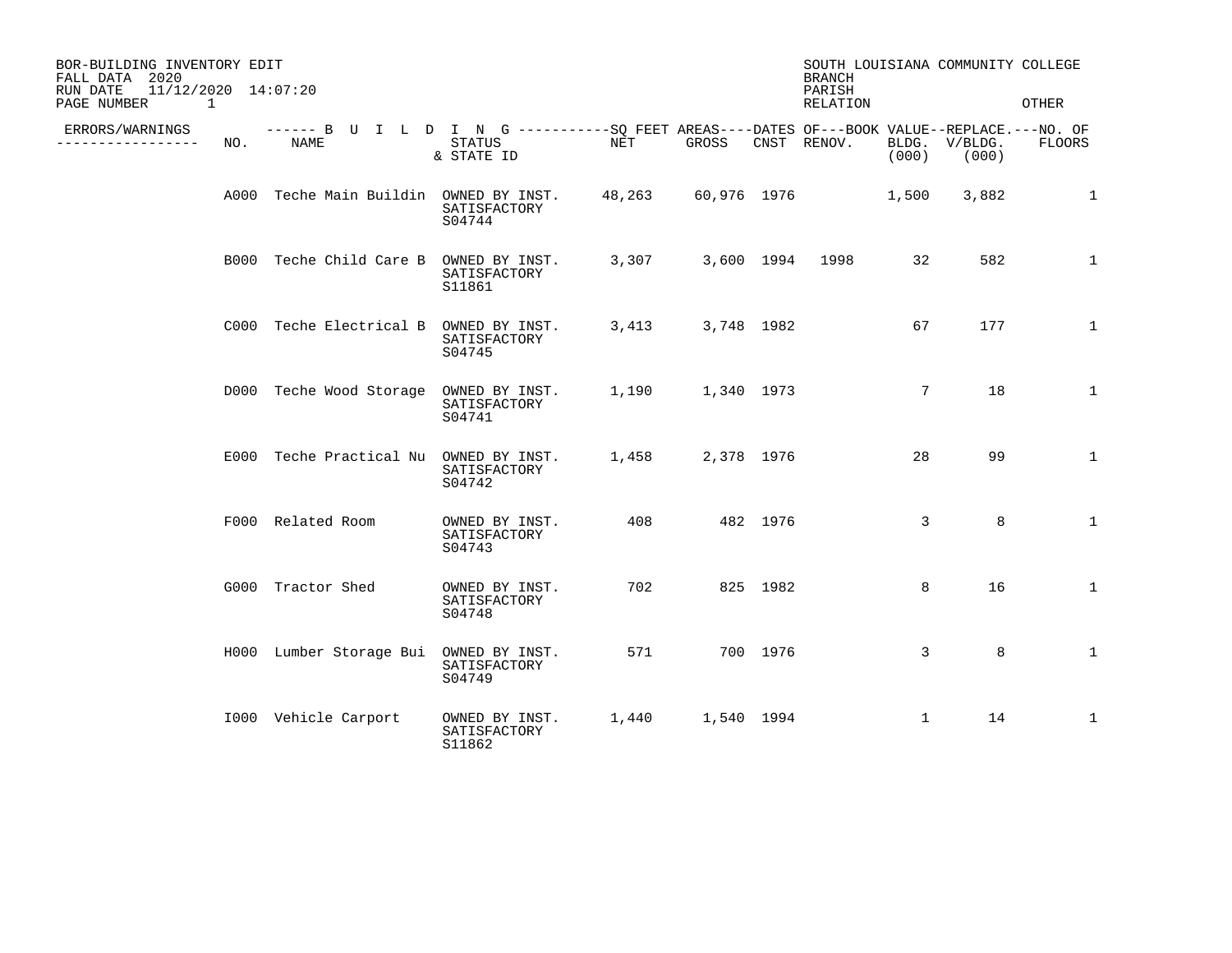| BOR-BUILDING INVENTORY EDIT<br>FALL DATA 2020 | 11/12/2020 14:07:20 |                       |                                                                                                                            |        |             |          | SOUTH LOUISIANA COMMUNITY COLLEGE<br><b>BRANCH</b> |                  |                |
|-----------------------------------------------|---------------------|-----------------------|----------------------------------------------------------------------------------------------------------------------------|--------|-------------|----------|----------------------------------------------------|------------------|----------------|
| RUN DATE<br>PAGE NUMBER                       | 2                   |                       |                                                                                                                            |        |             |          | PARISH<br>RELATION                                 |                  | OTHER          |
| ERRORS/WARNINGS<br>-----------                | NO.                 | <b>NAME</b>           | ------ B U I L D I N G -----------SQ FEET AREAS----DATES OF---BOOK VALUE--REPLACE.---NO. OF<br><b>STATUS</b><br>& STATE ID | NET    | GROSS       | CNST     | RENOV.<br>BLDG.<br>(000)                           | V/BLDG.<br>(000) | FLOORS         |
|                                               |                     | J000 Aviation Academy | OWNED BY INST.<br>SATISFACTORY<br>S28964                                                                                   | 9,703  | 11,250 2006 |          | 700                                                | 564              | $\mathbf{1}$   |
| $\circ$                                       |                     | 0001 NEW IBERIA       | LEASED<br>REMODELING-B                                                                                                     | 30,120 | 47,124 1976 |          |                                                    | 6,607            | $\mathbf{1}$   |
| $\circ$                                       |                     | 0002 LAFAYETTE        | OWNED BY INST.<br>SATISFACTORY                                                                                             | 46,960 |             |          | 67,316 2005 12,000                                 | 12,000           | $\overline{3}$ |
| $\circ$                                       |                     | 0003 FRANKLIN         | LEASED<br>REMODELING-B                                                                                                     | 7,084  | 17,064 1936 |          |                                                    | 2,530            | $\mathbf{1}$   |
| $\circ$                                       |                     | 0004 LAFAYETTE        | OWNED BY INST.<br>SATISFACTORY                                                                                             | 500    |             | 550 2005 | $4\overline{ }$                                    | 3                | $\mathbf{1}$   |
| $\circ$                                       |                     | 0005 LAFAYETTE        | OWNED BY INST.<br>SATISFACTORY                                                                                             | 4,000  | 4,050 2013  |          | 148                                                | 148              | $\mathbf{1}$   |
| $\circ$                                       | 0006                | HEALTH SCIENCES       | OWNED BY INST.<br>SATISFACTORY                                                                                             | 36,477 | 55,139 2016 |          | 16,560                                             | 8,000            | 3              |